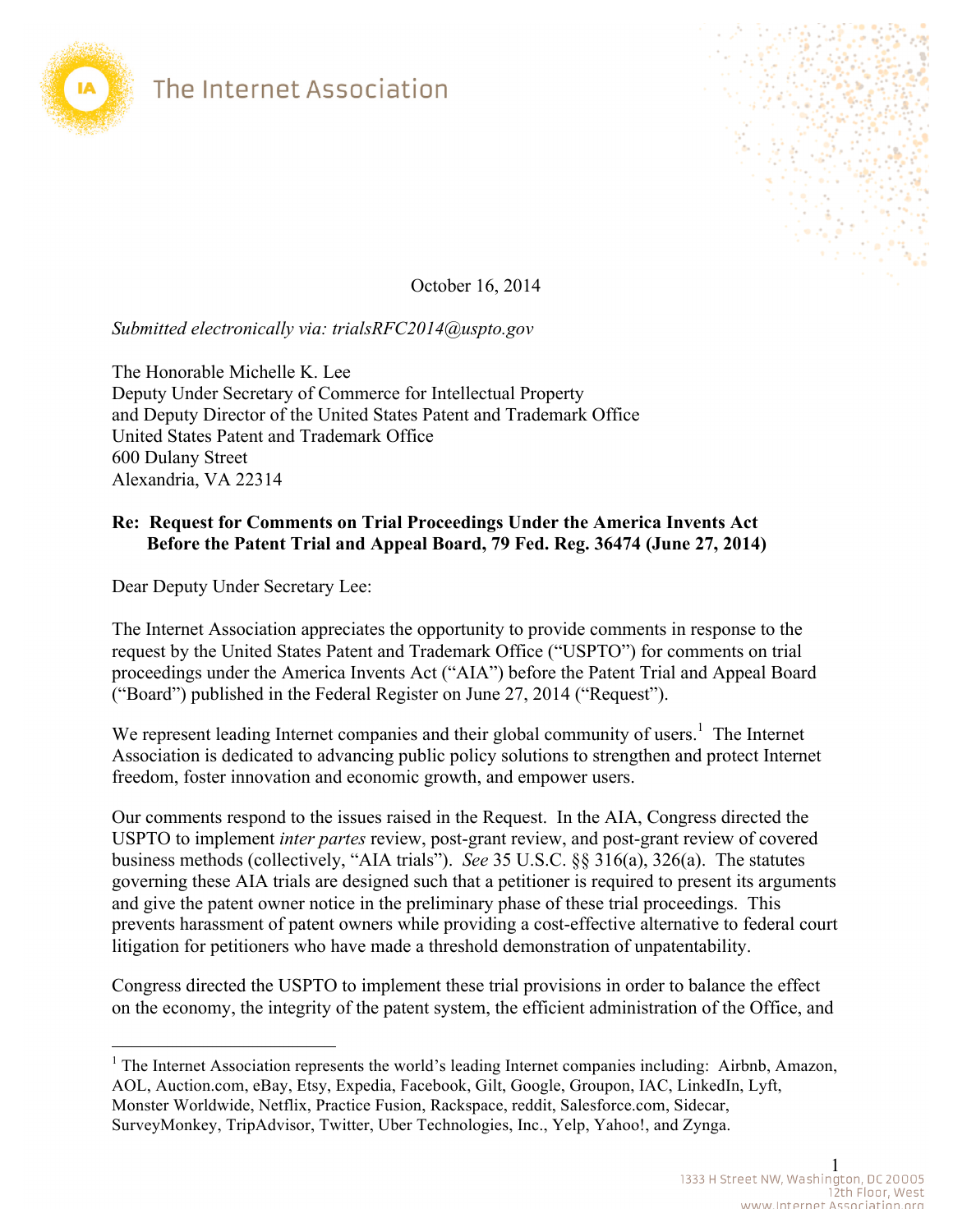

the ability of the Office to timely complete the proceedings. *See* 35 U.S.C. §§ 316(b), 326(b). The USPTO's administrative trial rules and practice guide achieve this goal. Therefore, as detailed in the comments below, it is our position that the USPTO should largely continue with its current rules and practice for implementing these proceedings.

## **I. CLAIM CONSTRUCTION STANDARD – ISSUE NO. 1**

### *1. Under what circumstances, if any, should the Board decline to construe a claim in an unexpired patent in accordance with its broadest reasonable construction in light of the specification of the patent in which it appears?*

The Internet Association strongly supports the Board's current practice of construing patent claims under their broadest reasonable interpretation ("BRI") in the trial proceedings under the AIA. The PTAB is undoubtedly aware of the longstanding accepted use of the BRI standard in USPTO proceedings and the policies supporting its use. Therefore, we will only make a few points.

BRI is the only workable solution without statutory changes to the AIA proceedings. Indeed, the modern district court interpretational approach is complex and time consuming. It minimizes the likelihood that the district court's interpretation will be reversed on appeal by forcing the parties to confer and agree to as much of the interpretation as is possible. To facilitate this agreement, district courts have adopted lengthy meet and confer, briefing, and hearing procedures to ascertain the meaning of claim terms. While expensive, lengthy, complex, and burdensome, by forcing the parties to narrow their interpretational differences, this approach minimizes the likelihood of an error that a party can appeal without having invited an error by agreeing to an interpretation.

This lengthy and complicated claim construction process is unworkable in the accelerated AIA proceedings. The short statutorily mandated period for a final decision means that the Board lacks the luxury of time that district court proceedings have. In addition, switching to the district court interpretational approach would put accused infringers in an untenable position. Many AIA proceedings are initiated either without any parallel litigation or are brought early in the litigation before the patent owner has stated its interpretation of the claims. Switching from the BRI to the district court interpretational approach would force the petitioner to guess in its petition the dozens of possible positions the patent owner may take to avoid invalidity. Indeed, this is nearly impossible as the petitioner will typically have no knowledge of the patent owner's contention in its proceedings. The result would be to force the petitioner to guess at multiple possible positions rather than focusing on a single interpretation as followed by the BRI.

Another important rationale is that the BRI standard is appropriate in proceedings before the USPTO because patent owners have the opportunity to amend claims. The AIA trials are no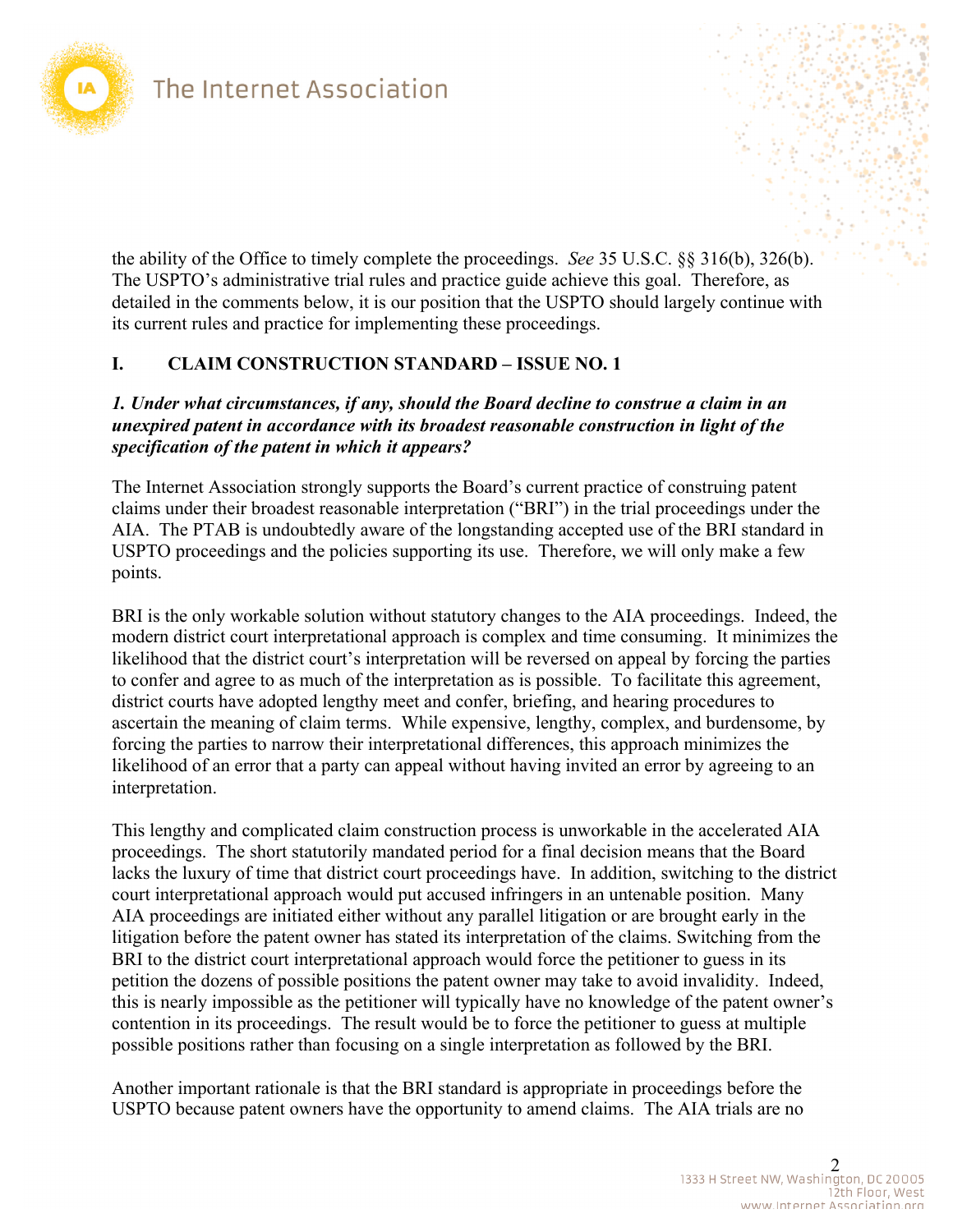

different in that a patent owner may move to amend claims once as a right, and may present additional motions to amend upon a showing of good cause. *See* 35 U.S.C. § 316(d), 326(d).

In keeping with this rationale, the PTAB should deviate from the BRI standard only in scenarios where it is evident at the time a petition is filed that the patent owner will not have the opportunity to amend claims, such as when a patent will expire naturally or by terminal disclaimer before a final decision is issued by the PTAB. Indeed, this approach is consistent with current Board practice. *See, e.g.*, *Toyota Motor Corp. v. Hagenbuch*, IPR2013-00483, Paper No. 21 at 2-3 (Apr. 16, 2014) (applying "the proper non-BRI construction" to a patent that expired ten days after the decision to institute); *Amkor Tech., Inc. v. Tessera, Inc.*, IPR2013- 00242, Paper No. 117 at 3 (Apr. 14, 2014) (holding a terminal disclaimer filed late in the proceeding in abeyance until the conclusion of the IPR and refusing to construe the patent claims under the standard used by district courts).

## **II. MOTION TO AMEND – ISSUE NO. 2**

#### *2. What modifications, if any, should be made to the Board's practice regarding motions to amend?*

The Internet Association also strongly supports the Board's current practice regarding motions to amend, as outlined in *Idle Free Systems, Inc. v. Bergstrom, Inc.*, IPR2014-00027, Paper No. 26 (June 11, 2013). The practices are consistent with Congress's direction to the USPTO for implementing AIA. They strike an appropriate balance between the public's interest in challenging the patentability of questionable patents and a patent owner's interest in maintaining patent protection for a legitimate invention. Unlike during prosecution of a patent application or during a reexamination or reissue proceeding, the Board does not conduct a prior art search or perform an examination during the AIA trials. Therefore, the Board appropriately requires that proposed amendments be responsive to the invalidity arguments and that a patent owner must establish a *prima facie* case of patentability of proposed substitute claims. In addition, by establishing a presumption that only one substitute claim may be added for each canceled claim, the Board ensures that the proceeding can be completed within the statutory time frame.

The Board, however, has strictly adhered to a fifteen-page, fourteen-point-font, double-spaced limit on motions to amend, making it unwieldy for patent owners to sufficiently support their amendments, despite the potential patent owner estoppel effects. The Board's strictness may explain why patent owners have largely been unsuccessful in amending claims in these AIA trials. The Internet Association proposes a few options for minor modifications to the Board's current motions to amend practice that would ease the burden placed on patent owners without impacting the Board's twelve-month statutory mandate for issuing final decisions.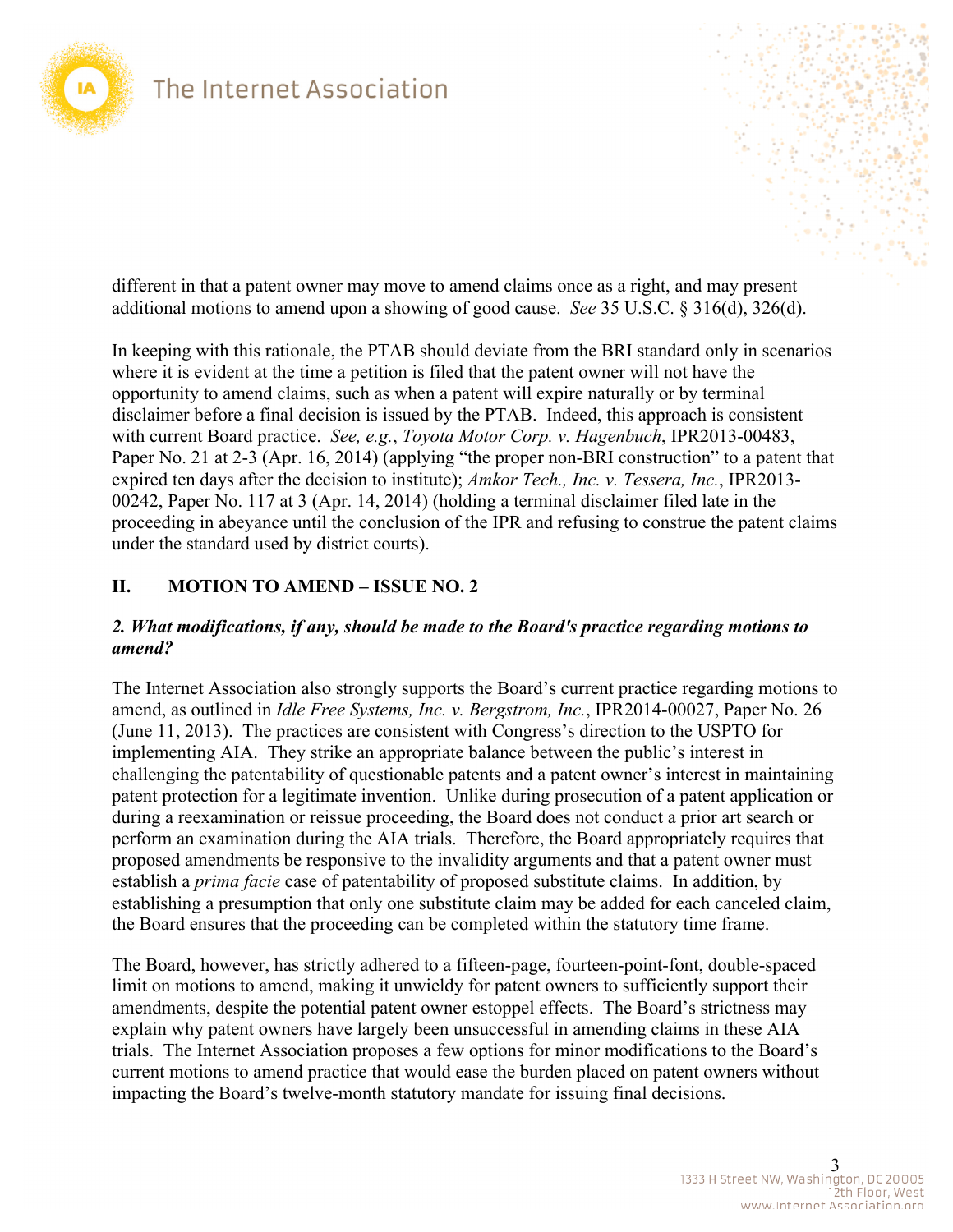

 listing of proposed substitute claims in an appendix that does not count towards the fifteen-page One option is a moderate increase to the page limits for motions to amend, as well as oppositions and replies. Preferably, the increase would be provided by rule, as relaxing the standard for granting motions for additional pages would likely burden the Board with additional teleconferences and motions practice. A second option is to allow patent owners to present the limit. A third option is to allow the patent owner to allocate the seventy-five total number of pages available for the patent owner response and motion to amend, such that the patent owner could, for example, allocate fifty pages to the patent owner response and twenty-five pages to the motion to amend. The Board has taken a similar approach before. *See Syntroleum Corp. v. Neste Oil OYJ*, IPR2013-00178, Paper No. 36 at 2 (Nov. 6, 2013) ("Given the subject matter, as well as the fact that Neste is not filing a Patent Owner response, the Board authorized three additional pages for the motion to amend claims."). Each of these options would likely have no effect on the Board's ability to issue a final decision by the statutory deadline, and, in fact, may provide efficiencies by reducing the number of teleconferences and motions practice regarding page limits.

### **III. PATENT OWNER PRELIMINARY RESPONSE – ISSUE NO. 3**

#### *3. Should new testimonial evidence be permitted in a Patent Owner Preliminary Response? If new testimonial evidence is permitted, how can the Board meet the statutory deadline to determine whether to institute a proceeding while ensuring fair treatment of all parties?*

Again, The Internet Association generally supports the PTAB's current practice regarding testimonial evidence in patent owner preliminary responses. The USPTO should, however, consider letting the patent owner submit testimonial evidence if the patent owner makes a threshold showing as to why the evidence is necessary (*e.g.,* through a showing of good cause).

### **IV. OBVIOUSNESS – ISSUE NO. 4**

### *4. Under what circumstances should the Board permit discovery of evidence of nonobviousness held by the petitioner, for example, evidence of commercial success for a product of the petitioner? What limits should be placed on such discovery to ensure that the trial is completed by the statutory deadline?*

nexus and show that the request would generate "useful" information, the patentee must 4 The Board should continue its current practice of limiting discovery of evidence of nonobviousness to only those instances where the patent owner clearly establishes in its motion that the additional discovery is "in the interest of justice" and meets the threshold discussed in *Garmin International, Inc. v. Cuozzo Speed Technologies, LLC*, IPR2012-00001, Paper No. 26 at 8 (Mar. 5, 2013). Discovery of petitioner regarding commercial success of the patented invention will rarely, if ever, be appropriate. As a threshold matter, to establish the required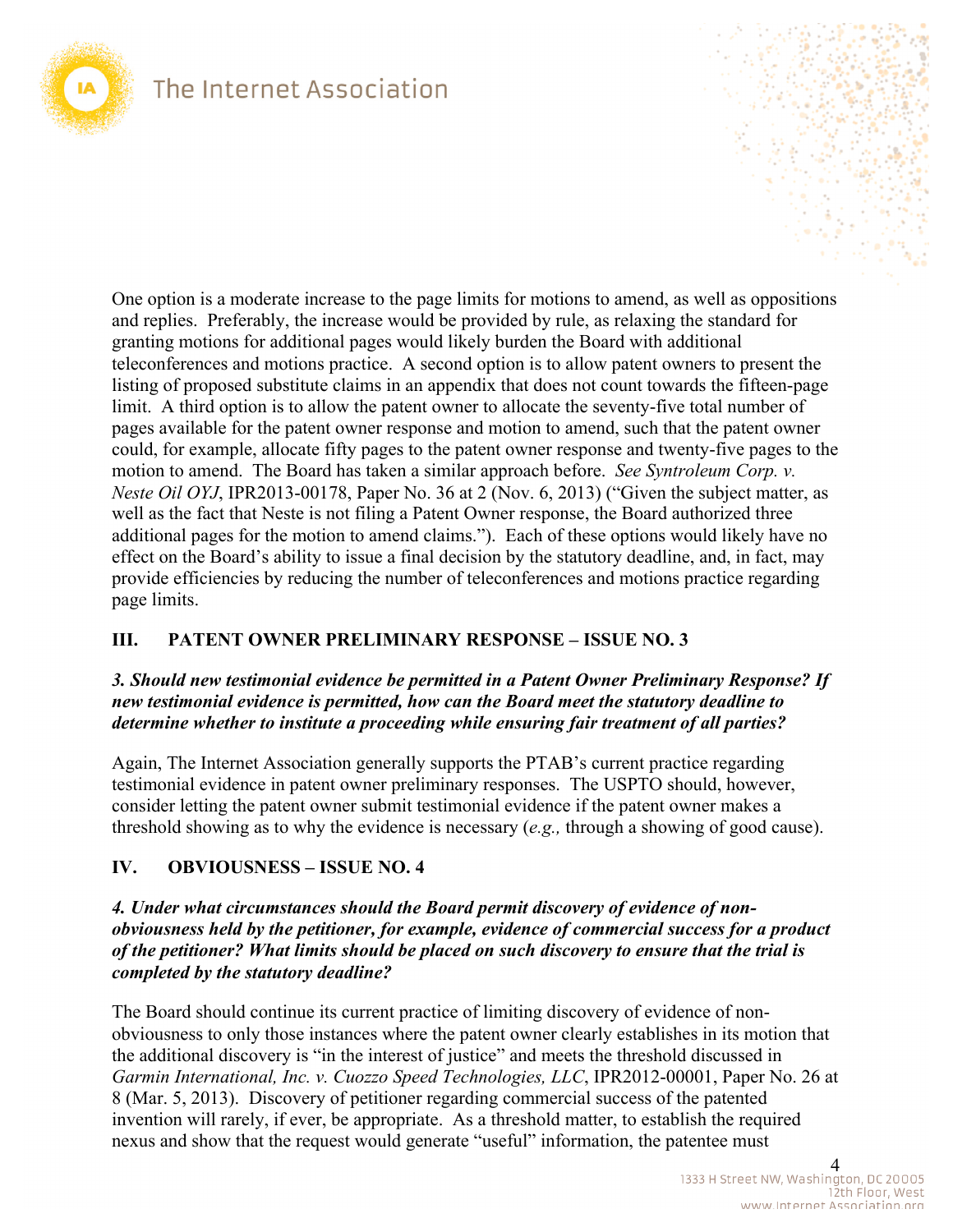

demonstrate that the petitioner's product incorporates the patented invention and that sales of the product are due to an inventive feature claimed by the patentee and not other features of the product. (See *Garmin*, Paper No. 26 at 8-9). Even if that factor is satisfied, however, other factors counsel against granting discovery related to commercial success. For instance, patentees can generate equivalent information by other means, such as conducting their own market surveys. Id. at 13-14. In most cases, discovery of commercial success will be overly burdensome and contrary to Congress's design of the AIA proceedings as low-cost, time-limited alternatives to litigation. Relying on discovery of the petitioner's product to establish evidence of commercial success rather than the patentee's product (as is the case in *ex parte* proceedings) would overwhelm the AIA proceeding by importing contested infringement and market analyses into an already strained timeline. *See generally*, *Square, Inc. v REM Holdings 3*, LLC, IPR2014- 00312, Paper No. 23 (Sept. 15, 2014).

In terms of limits, however, if the patent owner makes the requisite showings on each of the Garmin factors to establish entitlement to discovery of secondary considerations, the Board should then permit the patent owner to issue only a reasonable number of document requests and allow for testimony only when the responses to the document requests are not sufficient.

## **V. REAL PARTY IN INTEREST – ISSUE NO. 5**

## *5. Should a patent owner be able to raise a challenge regarding a real party in interest at any time during a trial?*

and 37 C.F.R. §42.8(b)(2)). Accordingly, the patent owner should be encouraged to raise such The Board should continue with its current practice of considering a challenge regarding who is a real party in interest at the time of filing during the preliminary proceedings, before the Board and the parties expend time and money litigating the merits. *See Zoll Lifecor Corp. v. Philips Electronic North America Corp. et. al.*, IPR2013-00606, Paper No. 13 at 8 (Mar. 20, 2014) (affirming that challenges to a real party in interest is a threshold issue under 35 U.S.C. § 312(a) issues as soon as possible. The Board should, however, consider allowing the patent owner to challenge a real party in interest later in a proceeding, but only if the patent owner is able to show why it could not have raised the issue earlier in the proceeding.

## **VI. ADDITIONAL DISCOVERY – ISSUE NO. 6**

## *6. Are the factors enumerated in the Board's decision in Garmin v. Cuozzo, IPR2012-00001, appropriate to consider in deciding whether to grant a request for additional discovery? What additional factors, if any, should be considered?*

The factors enumerated in the Board's decision in *Garmin* are appropriate. The Board should continue to apply those factors when deciding whether to grant a request for additional discovery.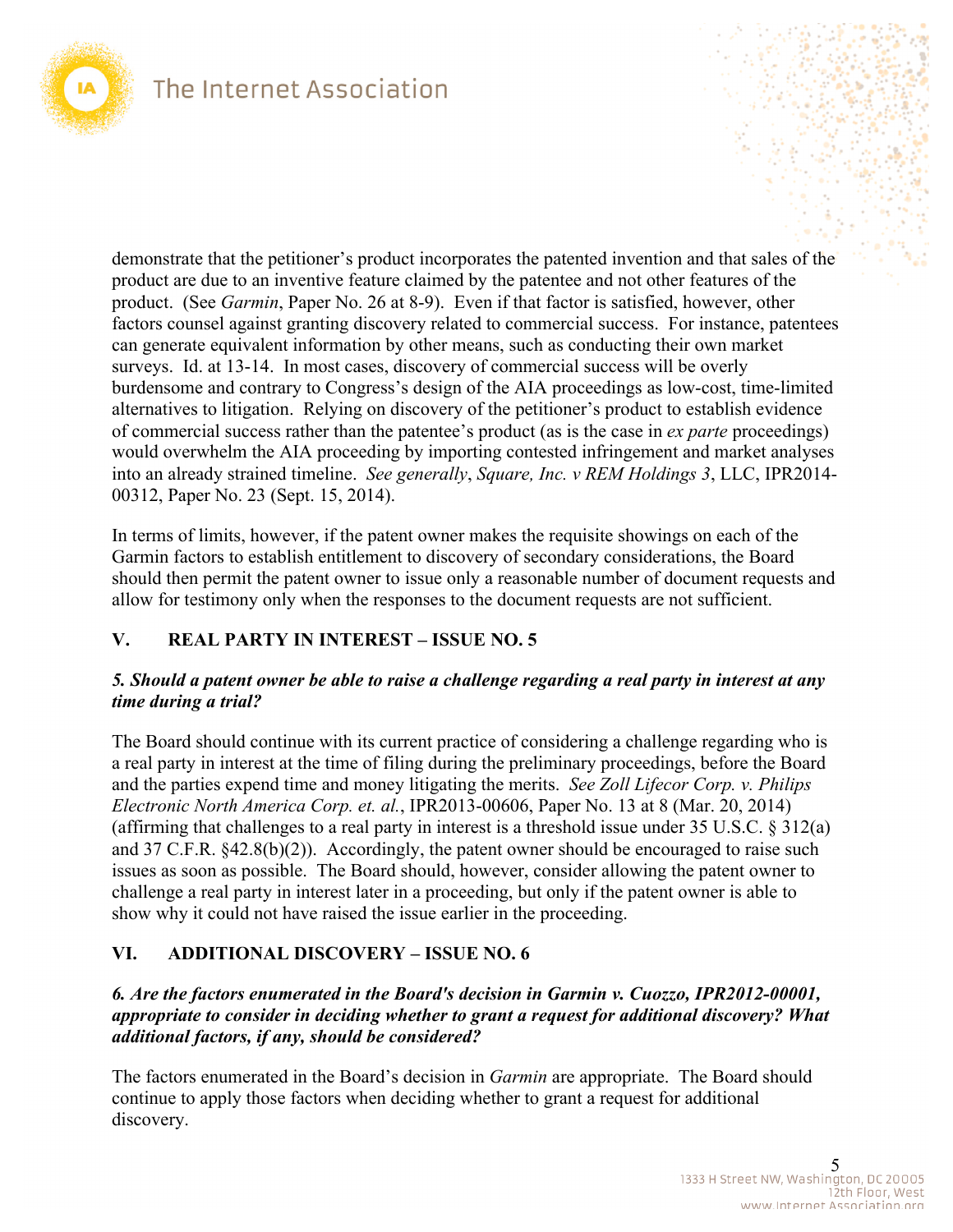



## **VII. MULTIPLE PROCEEDINGS – ISSUE NOS. 7-13**

*7. How should multiple proceedings before the USPTO involving the same patent be coordinated? Multiple proceedings before the USPTO include, for example: (i) Two or more separate AIA trials; (ii) an AIA trial and a reexamination proceeding; or (iii) an AIA trial and a reissue proceeding.* 

*8. What factors should be considered in deciding whether to stay, transfer, consolidate, or terminate an additional proceeding involving the same patent after a petition for AIA trial has been filed?* 

*9. Under what circumstances, if any, should a copending reexamination proceeding or reissue proceeding be stayed in favor of an AIA trial? If a stay is entered, under what circumstances should the stay be lifted?* 

*11. Under what circumstances, if any, should a copending reexamination proceeding or reissue proceeding be consolidated with an AIA trial?* 

*12. How should consolidated proceedings be handled before the USPTO? Consolidated proceedings include, for example: (i) Consolidated AIA trials; (ii) an AIA trial consolidated with a reexamination proceeding; or (iii) an AIA trial consolidated with a reissue proceeding.* 

 review proceeding. *See* 35 U.S.C. §§ 315(d), 325(d). The Internet Association agrees with the It is in the Board's discretion whether to "stay, transfer, consolidate [e], or terminat [e]" any other proceeding in the USPTO "involving the patent" pending an *inter partes* review or post-grant Board's current practice of determining whether to exercise its authority based on the particular facts of each case. As the Board has recognized, by exercising its authority under §§ 315(d) and 325(d), the Board could potentially avoid duplicative USPTO proceedings and inconsistent decisions, as well as simplify issues in other proceedings. *See, e.g.*, *Motorola Solutions, Inc. v. Mobile Scanning Technologies, LLC*, IPR2013-00093, Paper No. 20 (Jan. 31, 2013).

### *10. Under what circumstances, if any, should an AIA trial be stayed in favor of a copending reexamination proceeding or reissue proceeding? If a stay is entered, under what circumstances should the stay be lifted?*

The Board should continue with its current practice of determining, on a case-by-case basis, whether to stay an AIA trial in favor of a copending reissue or reexamination proceeding. The Internet Association encourages the Board to consider staying an AIA trial only where a reissue or reexamination proceeding is close to completion. In these limited instances, a stay could avoid possible inconsistencies between the proceedings and a waste of resources.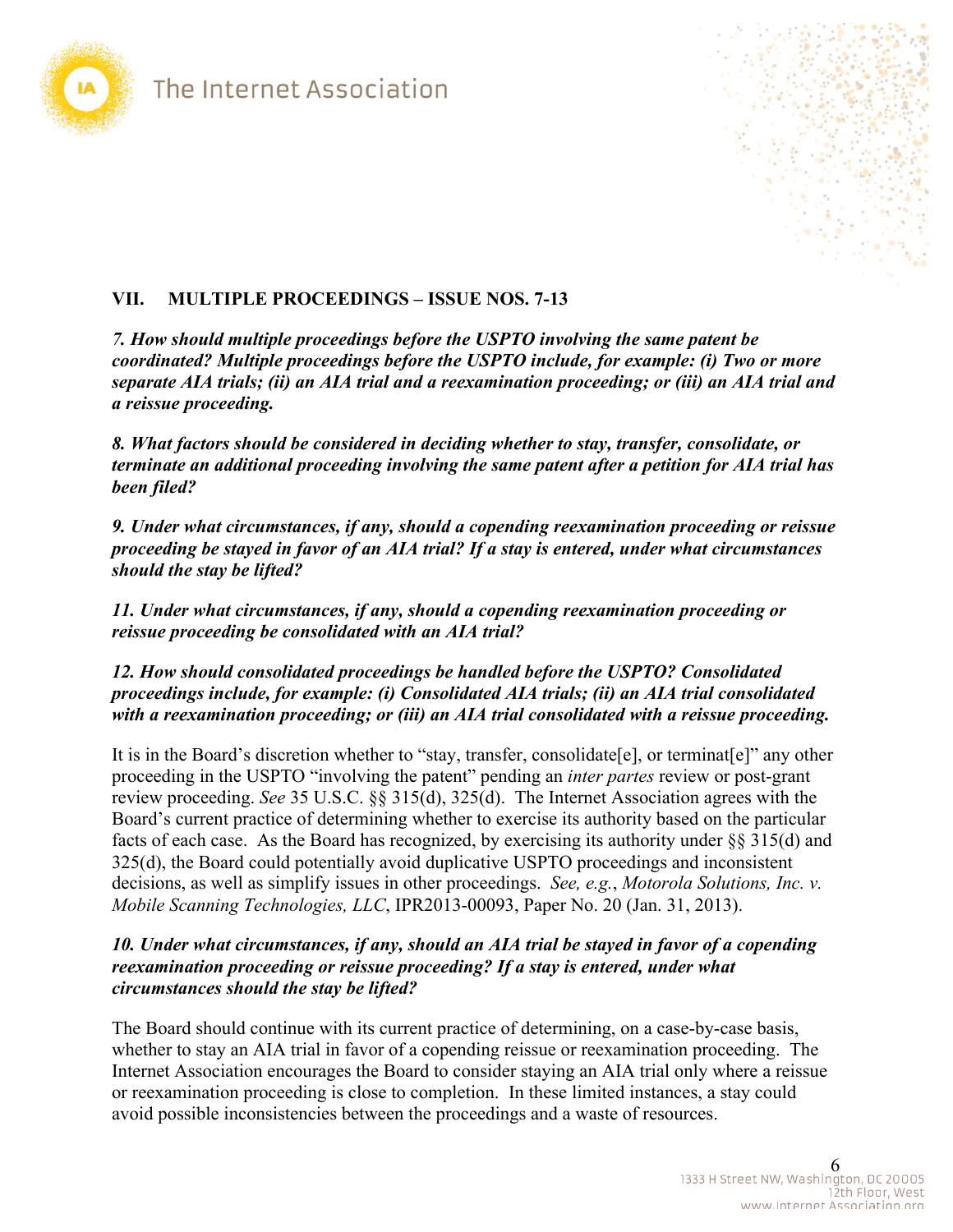

*13. Under what circumstances, if any, should a petition for an AIA trial be rejected because the same or substantially the same prior art or arguments previously were presented to the USPTO in a different petition for an AIA trial, in a reexamination proceeding or in a reissue proceeding?* 

The Board should only consider rejecting a petition for an AIA trial when the petition raises the same or substantially the same arguments and evidence previously presented to the USPTO (*e.g.,*  during original prosecution, reexamination, reissue, or an AIA trial) that was rejected after consideration on the merits by the USPTO. *See* 35 U.S.C. § 325(d).

## **VIII. EXTENSION OF DEADLINE FOR FINAL DETERMINATION – ISSUE NO. 14**

#### *14. What circumstances should constitute a finding of good cause to extend the 1-year period for the Board to issue a final determination in an AIA trial?*

 proceeding that necessitates a motion to amend the patent." *Id.* We agree with the USPTO, and The Internet Association agrees with the Board's current practice of determining, on a case-bycase basis, whether good cause exists to extend the 1-year period for the Board to issue a final determination in an AIA trial. As recited in the USPTO's response to comments regarding the proposed rules for implementing the AIA, "[w]hether good cause is shown will depend on the particular facts of a given case and cannot be articulated with certainty in the abstract." 77 Fed. Reg. 48680, 48695 (Aug. 14, 2012). As an example, the USPTO explains that good cause may be shown "where, through no fault of either party, new evidence is uncovered late in the provide a few additional circumstances that may constitute good cause: where multiple AIA trials are consolidated or joined, where there are a large number of parties involved, and where the trial involves complicated discovery issues.

## **IX. ORAL HEARING - ISSUE NOS. 15-16**

#### *15. Under what circumstances, if any, should live testimony be permitted at the oral hearing?*

The Internet Association agrees with the Board that live testimony will not be necessary at oral hearings. *See* 77 Fed. Reg. 48756, 48768 (Aug. 14, 2012). We also agree with the Board that live testimony may be beneficial in limited circumstances, as determined on a case-by-case basis, such as when the demeanor of a witness is critical to assess credibility. *See K-40 Electronics, LLC v. Escort, Inc.*, IPR2013-00203, Paper No. 34 at 2-4 (May 21, 2014).

### *16. What changes, if any, should be made to the format of the oral hearing?*

The Internet Association supports the Board's current format, and does not suggest any changes.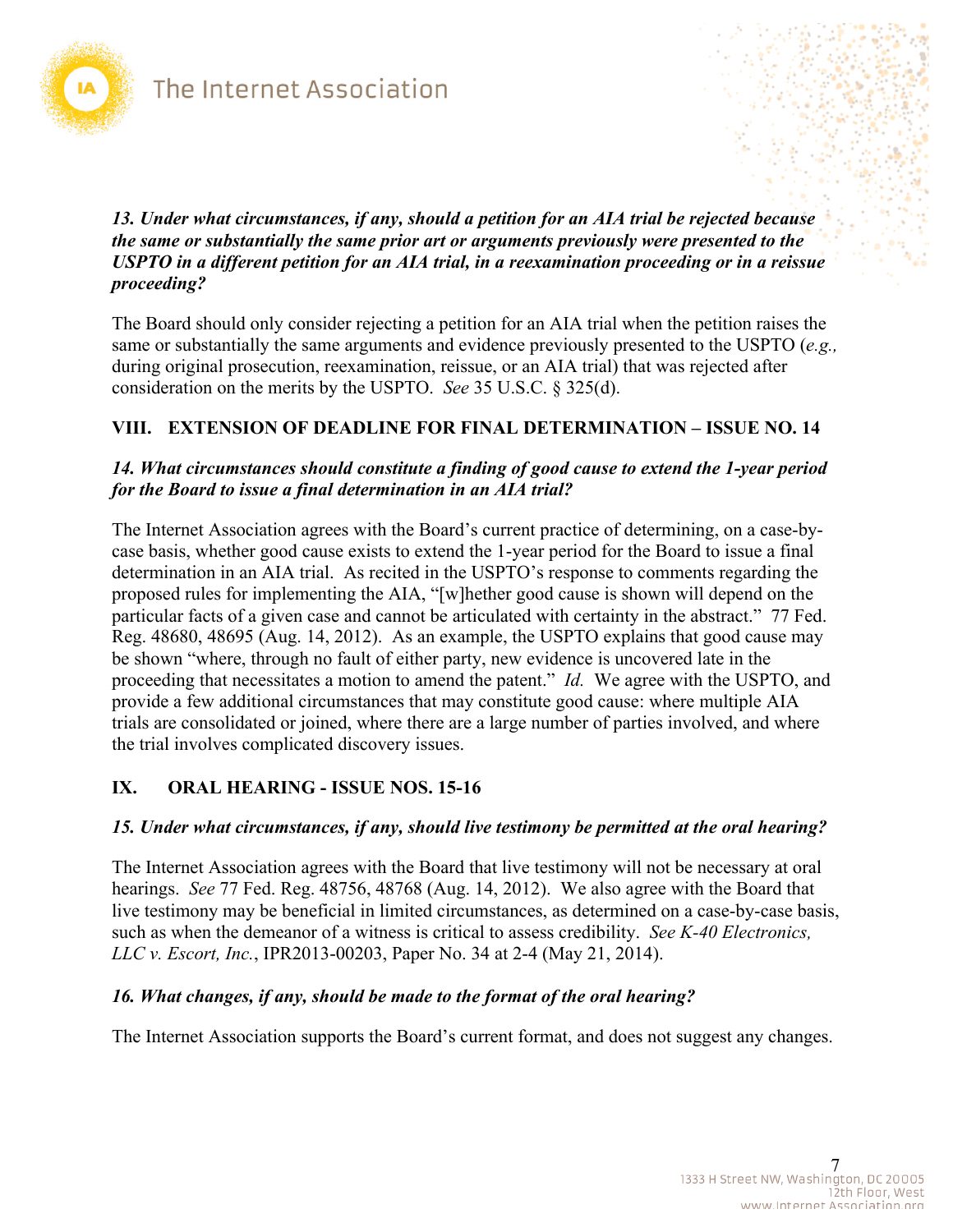

### **X. GENERAL – ISSUE NO. 17**

#### *17. What other changes can and should be made in AIA trial proceedings? For example, should changes be made to the Board's approach to instituting petitions, page limits, or request for rehearing practice?*

The Internet Association believes the Board should reconsider its strict redundancy practice. We understand that the Board is under strict time pressures and adopting multiple grounds for rejection may slow down a proceeding, but a Board decision not to institute grounds for redundancy is, by statute, "final and nonappealable." 35 U.S.C. §§ 314(d), 324(d). Thus, we encourage the Board to alter its redundancy practice to better balance the Board's need to minimize the administrative burden of dealing with multiple, similar grounds, and the petitioner's rights afforded under the statute to challenge a patent. For example, the Board should be more willing to adopt both §§ 102 and 103 grounds where the § 102 grounds include an inherency argument that may be subject to attack during the proceeding. In another example, the Board could have the petitioner select a certain number of grounds to maintain in the proceeding after the institution decision.

The Board should consider providing a petitioner a short reply if the patent owner files a preliminary response. Under current practice, the patent owner can file a preliminary response but the petitioner does not get an automatic reply. Providing for an automatic reply will allow a petitioner to respond to patent owner's arguments and evidence and give the Board an opportunity to consider a more complete record. Indeed, in the past, the Board has, in certain cases, authorized a reply to patent owner's preliminary response or asked for additional briefing.

Likewise, the Board should consider a reasonable increase in the number of pages for petitioner's reply to patent owner's response. The patent owner is currently afforded 120 pages to respond to a petition in an IPR proceeding and 160 pages to respond to a petition in a PGR proceeding (including the patent owner preliminary response and patent owner response). The petitioner, in contrast, is only afforded fifteen pages to respond. The Internet Association believes that an increase in the number of pages for the petitioner's reply would be equitable and would allow for a more complete record.

Finally, the Board should permit one or both parties to file papers including claim construction orders from co-pending litigations and statements made in co-pending litigations, etc. For example, the Board could authorize motions to file supplemental information and lower its standard for granting such motions. This would allow the Board to consider, to the extent they are relevant, those positions in its determination of patentability.